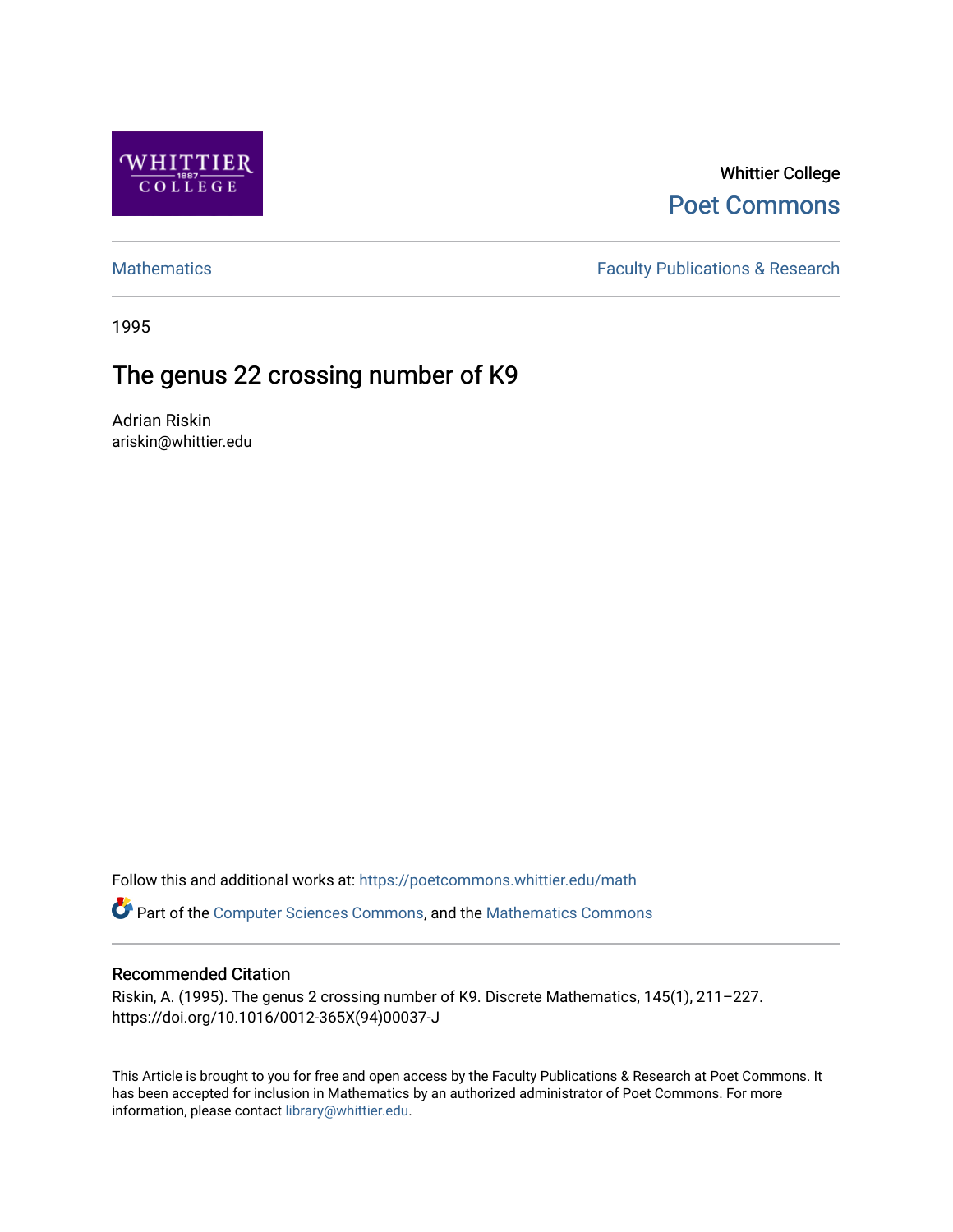

Discrete Mathematics 145 (1995) 211-227

### The genus 2 crossing number of  $K_9$

Adrian Riskin

*Department 0[" Mathematics, Box 5717, Northern Arizona University, Flagstqff~ AZ 86011, USA* 

Received 4 August 1992; revised 30 September 1993

#### **Abstract**

Our main result is that a 1971 conjecture due to Paul Kainen is false. Kainen's conjecture implies that the genus 2 crossing number of  $K<sub>9</sub>$  is 3. We disprove the conjecture by showing that the actual value is 4. The method used is a new one in the study of crossing numbers, involving proof of the impossibility of certain genus 2 embeddings of  $K_8$ .

#### **1. Introduction**

In [4], Kainen gives a lower bound for the crossing number of an arbitrary graph on an orientable surface of arbitrary genus. He notes that, in some cases, equality holds for the complete and complete bipartite graphs and conjectures conditions, described more fully below, about when equality holds for these graphs. His conjecture implies that the genus 2 crossing number of  $K_9$  is 3, and we falsify this by showing the actual value to be 4. Note that Guy [1] has studied the plane crossing numbers of the complete graphs, and Guy et al. [3] have studied the crossing numbers of these graphs on the torus. In no case has more than a small number of values been determined.

#### **2. Definitions and background**

We denote the orientable 2-manifold of genus  $n$  by  $S_n$ . A good drawing of a graph  $G$  is an immersion of  $G$  into a surface which avoids the trivialities of adjacent edges crossing, edges crossing themselves, and nonadjacent edges crossing each other more than once. We also abjure the pathology of edges crossing vertices or the immersion being more than 2 to 1. The *genus n crossing number* of a graph G, denoted by  $cr_n(G)$ , is the minimum number of crossings in a good drawing of G on  $S_n$ .

*A face* of a graph G embedded in a surface M is a connected component of  $M - G$ . We often intentionally confuse faces with their bounding circuits if no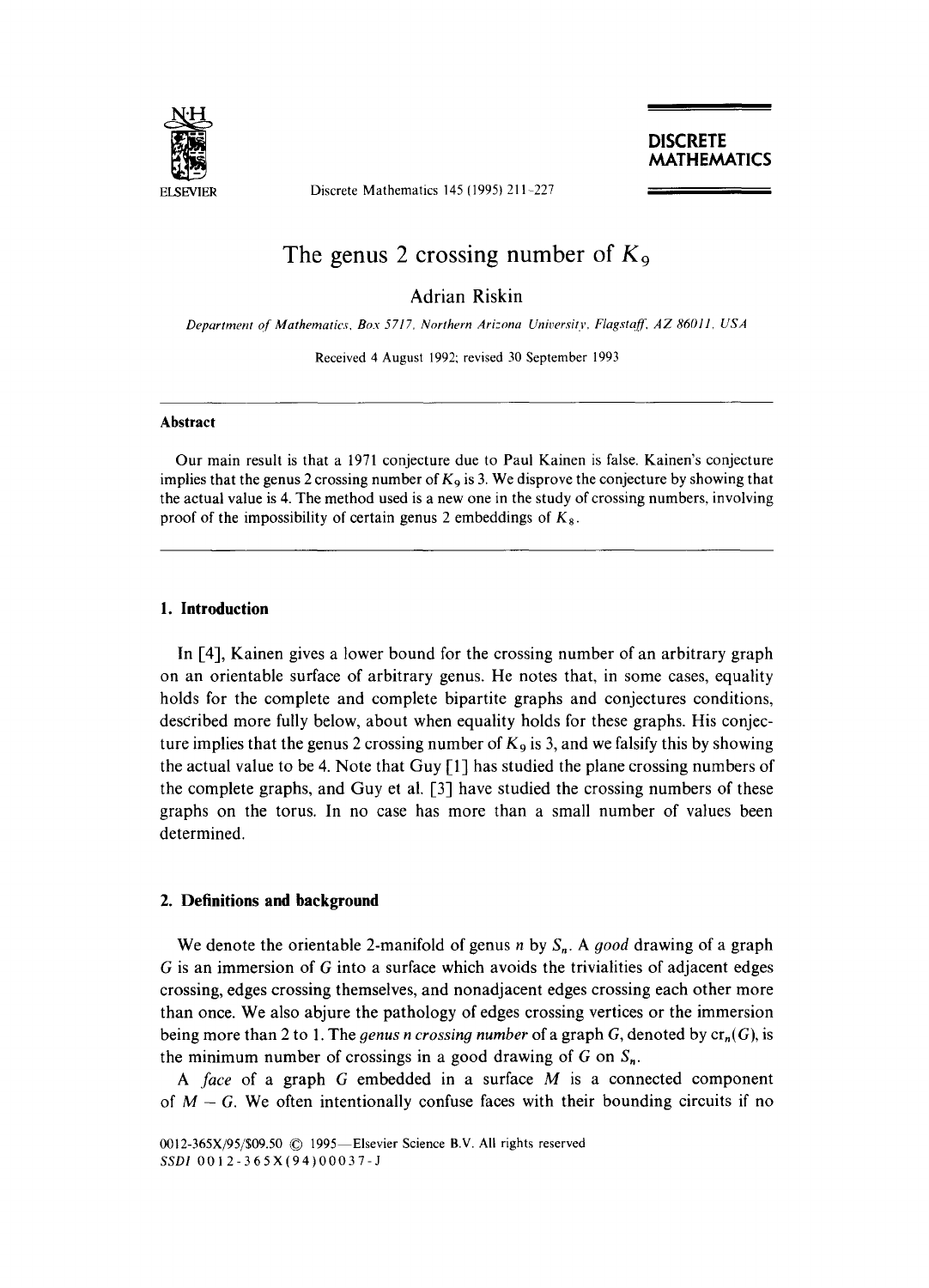misunderstanding is likely, as in the statement of Lemma 4. A *cellular subcomplex* of a graph embedded in a surface is a set of faces, the closure of whose union is a closed 2-cell. A *nonplanar* subcomplex is a set of faces which is not a subset of any cellular subcomplex. The *star complex* of a face F is the closure of the union of all faces whose bounding circuits meet the bounding circuit of  $F$ . Two embeddings of a graph are *congruent* if the graph has an automorphism which preserves oriented face boundaries of the embeddings. We abbreviate the terms 'clockwise' and 'counterclockwise' by CW and CCW, respectively. Finally, we use the term *fragment of a rotation* to denote a list in the appropriate order of some vertices which are consecutive in the rotation around a vertex.

Kainen [4] defines

$$
\delta_n(G) = q - \frac{L}{L-2}(p-2(1-n)),
$$

where G has order p, size q, and girth L. Using Euler's theorem, he shows that  $cr_n(G) \geq \delta_n(G)$ . He then defines  $g(G)$  to be the greatest integer t for which  $\delta_n(G) \geq 0$ and conjectures that if G is a complete or a complete bipartite graph, and  $n = g(G)$ , then  $cr_+(G) = \delta_+(G)$ . A simple calculation shows that  $g(K_0) = 2$ , and thus that Kainen's conjecture implies that  $cr_2(K_9) = \delta_2(K_9) = 3$ . We falsify this by showing that in actuality  $cr_2(K_9) = 4$ . The veracity of the conjecture remains unresolved for the complete bipartite graphs, although we strongly suspect it to be false for all but finitely many cases.

#### **3.** The genus 2 crossing number of  $K_9$

In the first place, we note that the drawing of  $K_9$  on  $S_2$  with 4 crossings given in Fig. 1 proves that  $cr_2(K_9) \leq 4$ . Thus in order to prove the following theorem we need only show that  $cr_2(K_9) \neq 3$ .

**Theorem 1.**  $cr_2(K_9) = 4$ .

**Lemma 1.** If there is a three-crossing drawing of  $K_9$  on  $S_2$  then it does not contain *a twice-crossed edge.* 

**Proof.** Let D be a 3-crossing drawing of  $K_9$  on  $S_2$ . By way of contradiction, assume there is an edge  $e$  of  $K_9$  which is crossed twice in D. Removing edge  $e$  yields a 1-crossing drawing of  $K_9 - e$ . This contradicts the consequence of Kainen's abovementioned lower bound that  $cr_2(K_9 - e) \ge 2.$   $\Box$ 

Following Guy and Hill [2], we define the *responsibility* of a vertex to be the total number of crossings on all the edges incident with it.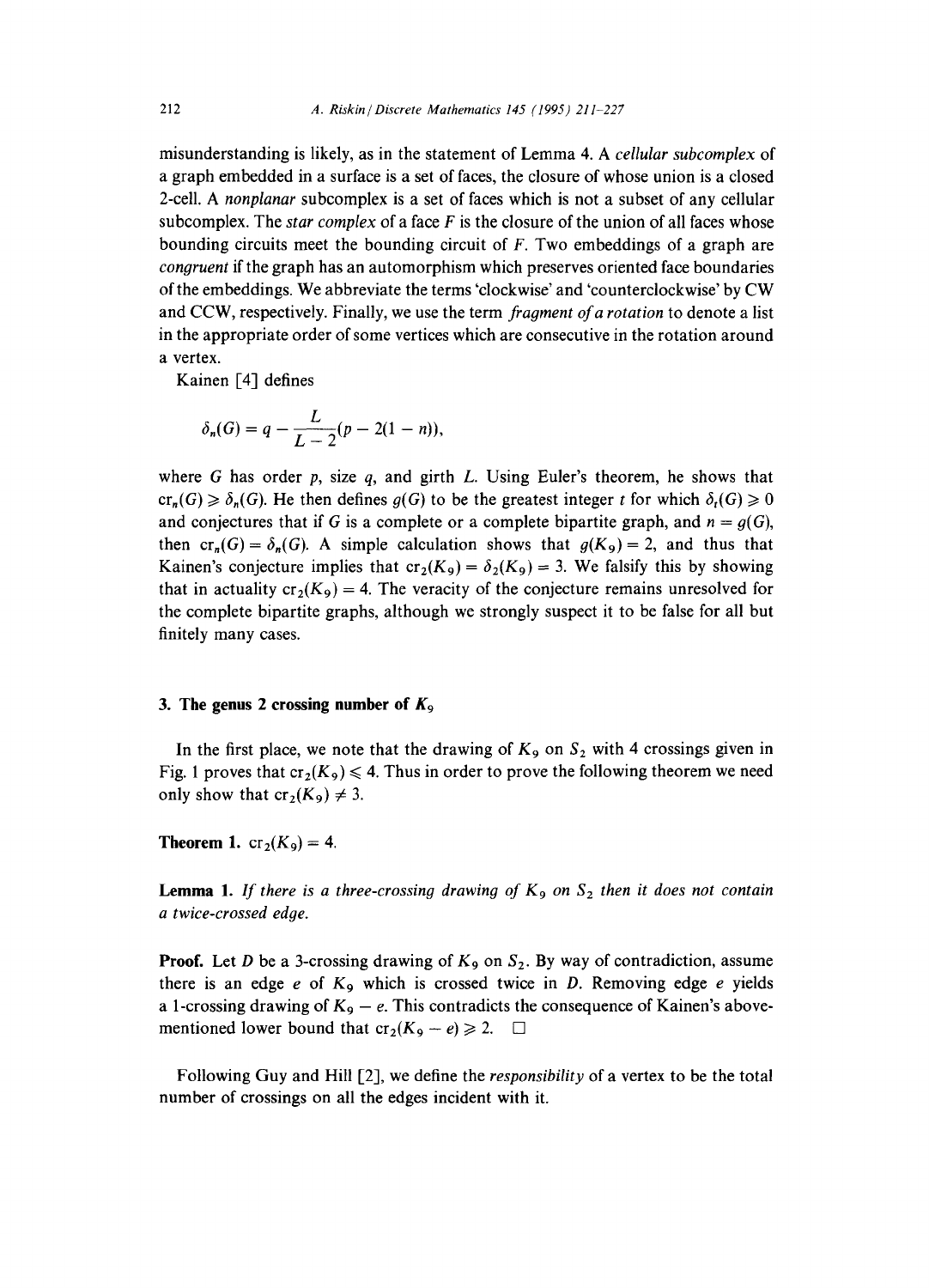*A. Riskin / Discrete Mathematics 145 (t995) 211-227* 

 $\epsilon K$  on  $S_2$  has either one pentagonal *face or*  $\epsilon$ 

*lateral faces and* the *rest triangles.*   $p_{\text{ref}}$  and let  $r_i$  be the number of  $K_c$  on  $S_2$ , and let  $r_i$  be the number of

 $\frac{1}{2}$ . Then since K<sub>8</sub> has 20  $e^{\frac{1}{2}}$ 

$$
\sum_{i=3}^{\infty} ir_i = 56.
$$
  
 *hencem, M has 18 faces, so that*

$$
\sum_{i=3}^{\infty} r_i = 18.
$$

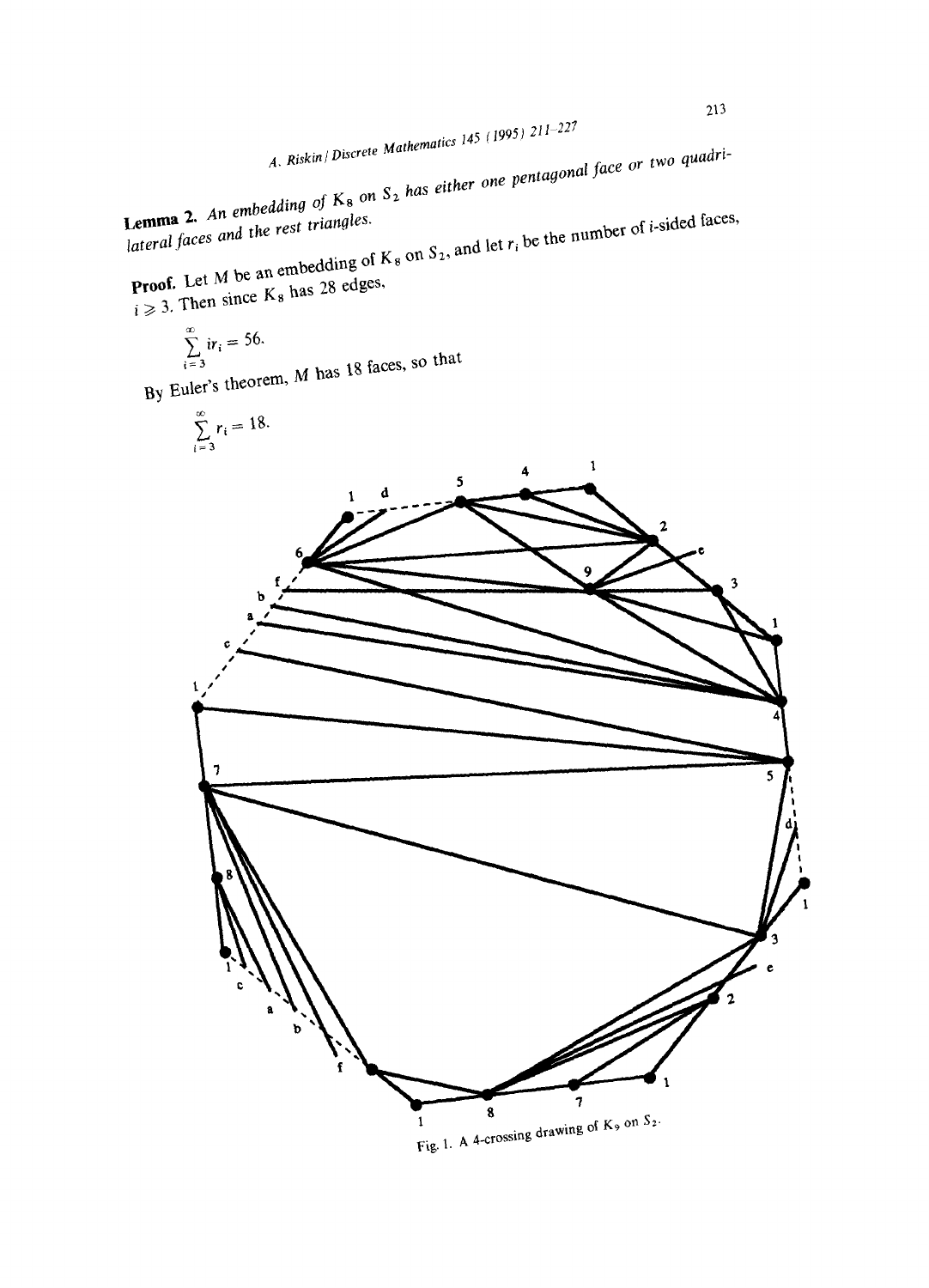

The only two possibilities consistent with these two equations are  $r_3 = 16, r_4 = 2$ ,  $r_i = 0$  for  $i \ge 5$  or  $r_3 = 17, r_4 = 0, r_5 = 1, r_i = 0$  for  $i \ge 6$ .  $\Box$ 

**Lemma 3.** If there is a drawing of  $K_9$  on  $S_2$  with 3 crossings, then either there is an *embedding of*  $K_8$  on  $S_2$  with a pentagonal face or else there is an embedding of  $K_8 - e$  on *\$2 with a hexagonal face containing 6 distinct vertices.* 

**Proof.** Let D be a 3-crossing drawing of  $K_9$  on  $S_2$ . Since each crossing is in the responsibility of 4 vertices, the total responsibility of  $D$  is 12 (this argument follows Guy and Hill  $[2]$ ). Thus some vertex v has responsibility either 2 or 3.

If v has responsibility 3, then removing it deletes all 3 crossings in  $D$ , and thus yields an  $S_2$  embedding M of  $K_8$  with a face F containing at least 5 distinct vertices (the ones to which the noncrossed edges incident to v were joined). By Lemma 2,  $F$  contains no more than 5 distinct vertices, and so is pentagonal.

On the other hand, if v has responsibility 2, then there is a crossing c that is not on any edge incident with  $v$ . By Lemma 1, none of the edges of  $D$  are crossed more than once, and so the two edges  $e$  and  $e'$  involved in  $c$  do not cross edges incident with  $v$ . Thus removing edge e leaves a 2-crossing drawing of  $K_9 - e$  with v still having responsibility 2. Again by Lemma 1, no edge incident with  $v$  is crossed twice, and so removing v yields an  $S_2$  embedding of  $K_8 - e$  with a face F containing at least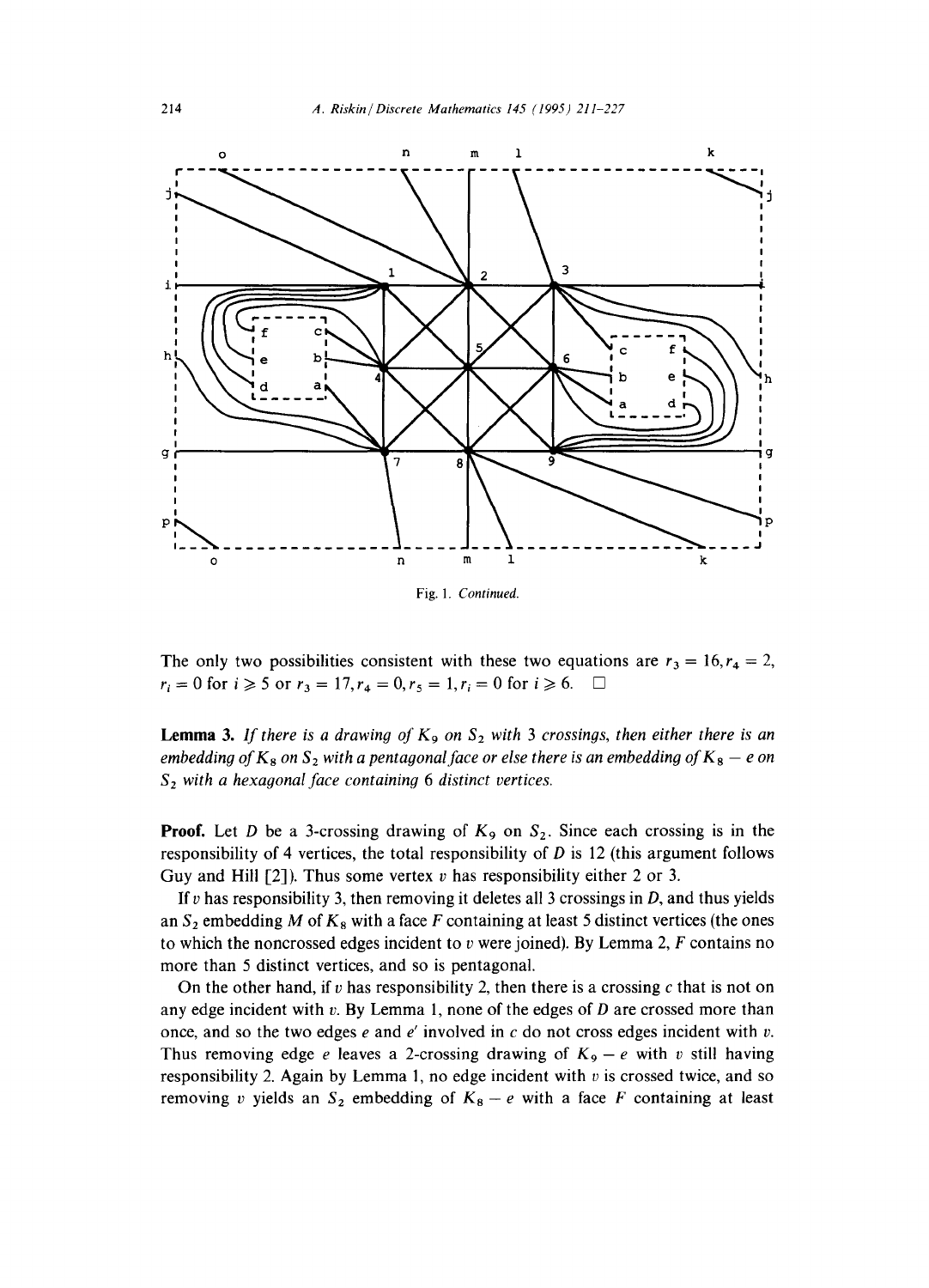6 distinct vertices. By arguments similar to those used in the proof of Lemma 2, it can easily be shown that no  $S_2$  embedding of  $K_8 - e$  can have a face with more than 6 sides. Thus F is the requisite hexagonal face with 6 distinct vertices.  $\Box$ 

Lemma 3 implies that we can prove Theorem 1 by showing the nonexistence of an  $S_2$  embedding of  $K_8$  with a pentagonal face and the nonexistence of an  $S_2$  embedding of  $K_8 - e$  with a hexagonal face containing 6 distinct vertices. It is interesting to note that the existence of embeddings of  $K_n$ ,  $n = 4, 5, 6$ , with given face size distributions has been studied for its own sake by Lee and White [5].

Note that arguments like those in the proof of Lemma 2 can be used to show that an embedding of  $K_7 - e$  in  $S_1$  has one quadrilateral face and the rest triangles. Given this, we have the following lemma.

**Lemma 4.** *There is no embedding of*  $K_7 - e$  *in*  $S_1$  *in which the quadrilateral face is* disjoint from any one of the triangular faces.

**Proof.** If the missing edge can be added across the quadrilateral face, then the theorem can be quickly proved by using the well-known fact that there is only one congruence class of  $S_1$  embeddings of  $K_7$ . On the other hand, if the missing edge cannot be added across the quadrilateral face, then we proceed by contradiction.

To that end, assume there is an  $S_1$  embedding M of  $K_2 - e$  with a quadrilateral face  $Q$  containing vertices 1, 2, 3, and 4 in cycle order, and a triangular face  $T$  containing vertices 5,6, and 7 which has the property that the missing edge cannot be added across  $Q$ , that is, that neither edge 13 nor edge 24 is missing. Clearly then we may assume that the missing edge is 15.  $Q \cup \{13\}$  cannot lie in a cellular subcomplex of the map, or removing vertices 1 and 3 will disconnect the graph. Thus removing vertices 1 and 3 produces a noncellular embedding of  $K_5$  in the torus, a contradiction.  $\Box$ 

**Theorem 2.** *No embedding of*  $K_8$  *on*  $S_2$  *has a pentagonal face.* 

**Proof.** By way of contradiction, assume M is an embedding of  $K_8$  on  $S_2$  with pentagonal face P. The boundary of P must contain 5 distinct vertices, which we will label 1, 2, 3, 4, and 5. By Lemma 2, all faces of  $M$  other than  $P$  are triangular. We consider two cases.

*Case* 1: None of the 5 triangles intersecting P in an edge has all three of its vertices in common with P.

*Case* 2: At least one of the 5 triangles intersecting P in an edge has all three of its vertices in common with P.

*Case* 1: Suppose the vertices of P are sequentially labelled in CW order. Let the triangle intersecting P in the edge which joins vertex i to vertex  $i + 1$  be denoted by  $T_i$ for  $1 \leq i \leq 5$ , where the values of  $i + 1$  should be reduced mod 5 when necessary (as they should throughout this proof). Clearly  $(T_i \cap T_{i+1}) \subset \{1,2,3,4,5\}$ . Each  $T_i$  has exactly one vertex  $v_i \notin \{1, 2, 3, 4, 5\}.$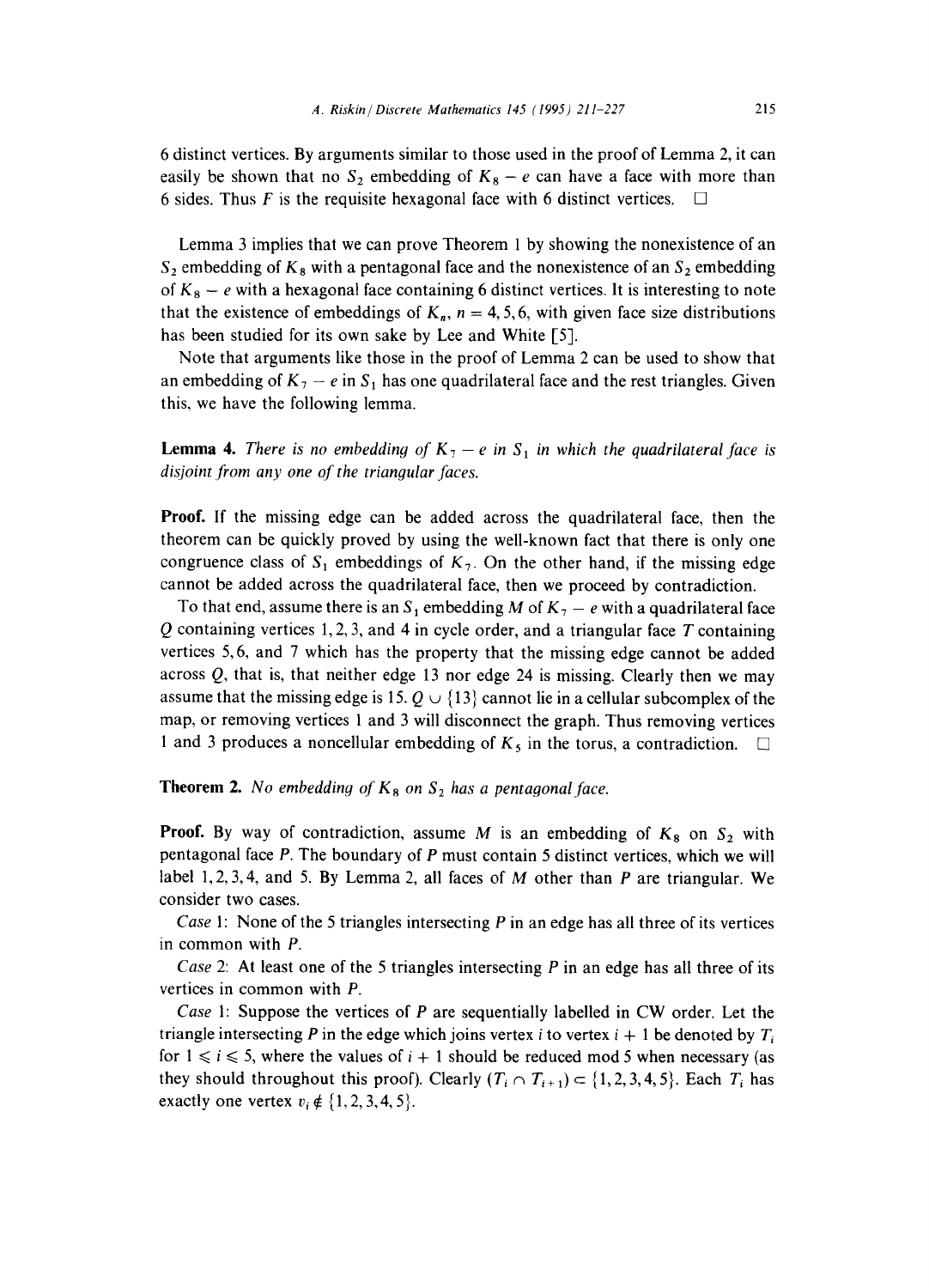

Fig. 2. Case 1 of Theorem 2.

We claim that  $v_i \neq v_{i+1}$ . If this were not the case, then  $T_i \cap T_{i+1}$  would contain the edge joining vertex  $i + 1$  to vertex  $v_i$ , which would force the star complex of vertex  $i+1$  to consist only of the three faces, P,  $T_i$ , and  $T_{i+1}$ . This is impossible, so consequently  $v_i \neq v_{i+1}$ , and we may assume without loss of generality that  $(v_1, v_2, v_3, v_4, v_5) = (6, 7, 6, 7, 8)$  (see Fig. 2).

It follows from the foregoing that 7316 is a CW rotation fragment of 2, so we may write that rotation as 7316xyz, where  $\{x, y, z\} = \{4, 5, 8\}$ . If  $x = 8$  or  $z = 8$  then edges 24 and 25 can be replaced across P to yield an embedding of  $K_8$  which falls under case 2. Thus in this case we may assume that  $y = 8$ . Likewise we may assume that 8 lies between 1 and 5 in the CW rotation around 3. this implies that edge 85 lies in at least three distinct faces, a contradiction.

*Case* 2: We assume without loss of generality that  $T_1$  is one of the triangles sharing an edge with P which also has its third vertex in common with P. By reasoning similar to that employed in case 1, the third vertex of  $T_1$  must be 4. Note that a figure similar to Fig. 2 may be helpful in following the subsequent arguments.

Two of the possibilities for the CW rotation around 4 are *(2153xyz)* and  $(21x53yz)$ , where  $\{x, y, z\} = \{6, 7, 8\}$ . In the first alternative, removing vertex 4 and edge 12 produces a noncellular embedding of  $K_7 - e$  in  $S_2$ . Cutting  $S_2$  along a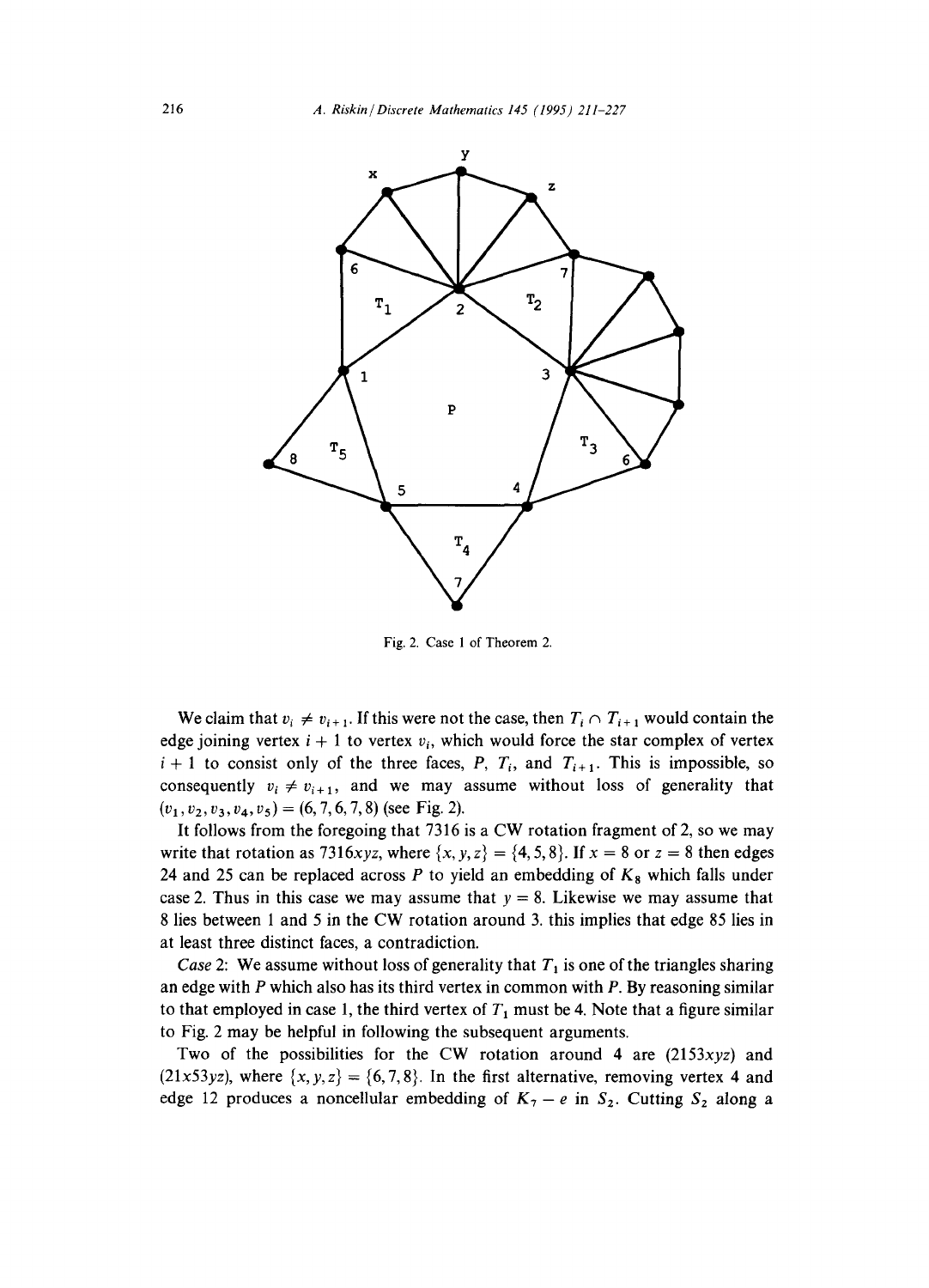non-contractible loop in the noncellular region and capping off produces a pentagonal face 23xyz, in contradiction to Euler's theorem for  $K_7 - e$  on the torus.

In the second alternative, removing vertex 4 and edge 12 by the same argument mutatis mutandis yields an embedding of  $K_7 - e$  in the torus with triangular face 15x and quadrilateral face 23yz, in contradiction to Lemma 4. The other possibilities for the CW rotation around 4 are essentially the same as those covered, so the case is eliminated and the theorem proved.  $\square$ 

**Lemma 5.** If  $K_8$  is embedded on  $S_2$  with two quadrilateral faces which share an edge, *then those two faces meet only on that edge.* 

**Proof.** By way of contradiction, assume there is an embedding of  $K_8$  on  $S_2$  in which two quadrilateral faces  $Q$  and  $R$  meet on an edge, and also meet in a vertex not on that edge. By arguments similar to those used above, it is not possible that  $Q \cap R$  contain more than an edge and a vertex not on an edge. Thus we may assume without loss of generality that the hexagonal boundary of  $Q \cup R$  contains in CW cyclic order vertices 1, 2, 3, 1, 5, 6 where  $Q \cap R = \{36, 1\}$ . Then the CW rotation around 1 must have the form  $(53x26yz)$  or  $(53xy26z)$ , where  $\{x, y, z\} = \{4, 7, 8\}$ . As in the proof of Theorem 2, removing vertex 1 and edge 36 yields a toroidal embedding of  $K_7 - e$  which contradicts Lemma 4. []

#### **Theorem 3.** *No embedding of*  $K_8$  *in*  $S_2$  *has two quadrilateral faces which share an edge.*

**Proof.** By way of contradiction, assume there is an  $S_2$  embedding M of  $K_8$  in which two quadrilateral regions Q and R share an edge e. By Lemma 5,  $Q \cap R = \{e\}$ , so we may assume that the hexagonal boundary of  $Q \cup R$  contains the vertices 1–6 in cyclic CW order and that vertices 3 and 6 are the endpoints of e. By Lemma 2, all faces other than Q and R are triangular. Let  $T_i$ ,  $i = 1, ..., 6$ , be defined analogously to the  $T_i$  in the proof of Theorem 2. The proof consists in the elimination of 10 cases, which are listed below. It may be helpful to refer to Fig. 3 while reading the discussion of the generation of the cases. Note that we number the cases in the order in which we treat them as opposed to the order in which they are generated.

We refer to the vertex of  $T_i$  which is *not* required to be in it by dint of its definition as the *third vertex* of  $T_i$ . Let x, y, and z be the third vertices of  $T_1$ ,  $T_3$ , and  $T_5$ , respectively. Firstly it is possible that  $\{x, y, z\} \subseteq \{7, 8\}$ . Since 7 and 8 are indistinguishable for our purposes, this possibility yields

*Case* 1:  $8 \in T_1$ ,  $8 \in T_3$ ,  $8 \in T_5$ .

*Case* 9:  $8 \in T_1$ ,  $7 \in T_3$ ,  $8 \in T_5$ .

*Case* 10:  $7 \in T_1$ ,  $8 \in T_3$ ,  $8 \in T_5$ .

Secondly, it is possible that only two of x, y, z are in  $\{7, 8\}$ . If it is  $x \notin \{7, 8\}$ , then  $x \in \{4, 5\}$ . These two possibilities for x are indistinguishable for our purposes, so we assume  $x = 5$ . Then either  $y = z$  or  $y \neq z$ , yielding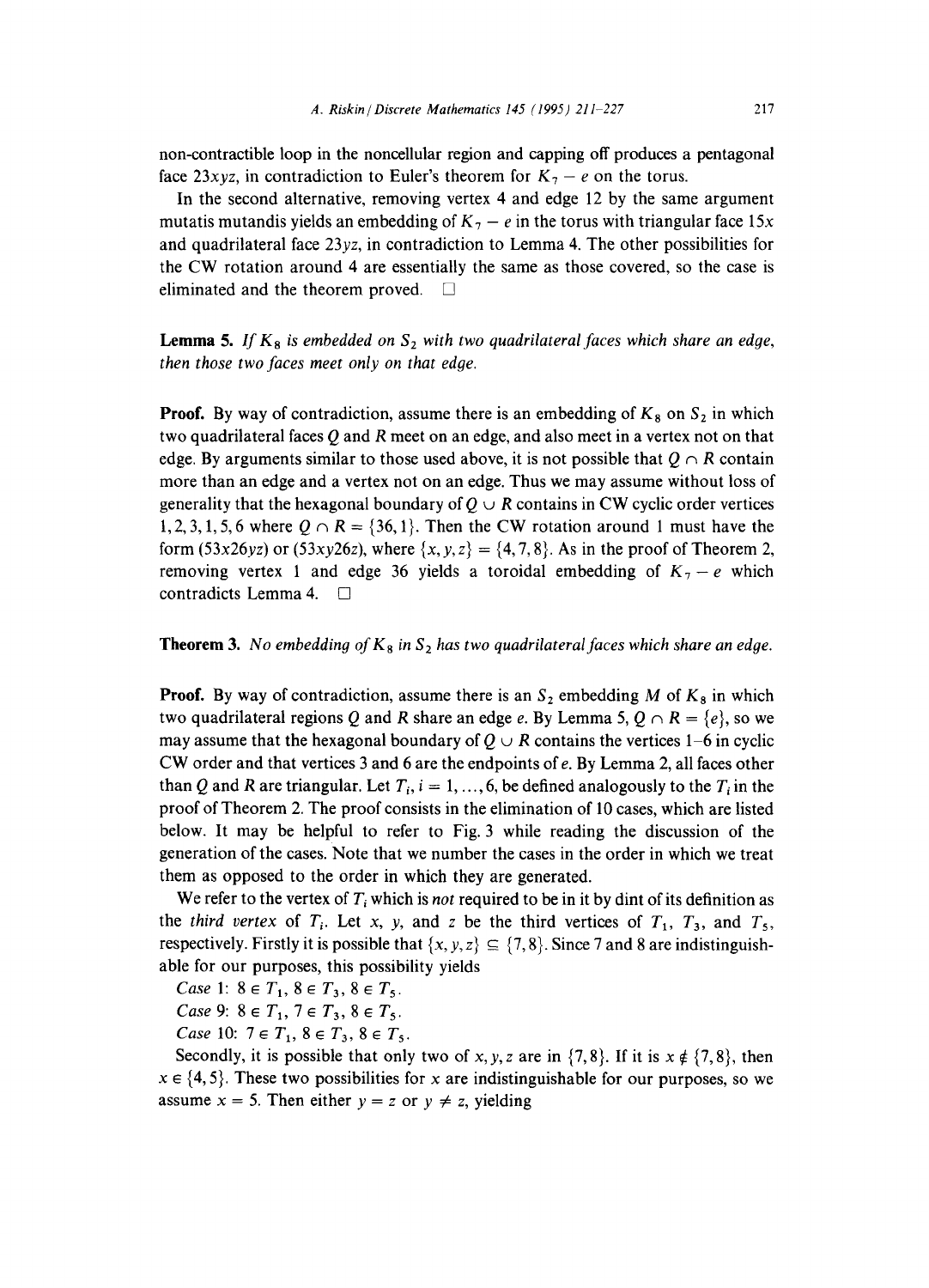

*Case 2:*  $5 \in T_1$ ,  $8 \in T_3$ ,  $8 \in T_5$ . *Case 7:*  $5 \in T_1$ ,  $7 \in T_3$ ,  $8 \in T_5$ .

On the other hand, the two possibilities  $y \notin \{7, 8\}$  or  $z \notin \{7, 8\}$  are indistinguishable, so we assume  $z \notin \{7, 8\}$ . The only possibility is that  $z = 2$ , and, again, either  $x = y$  or  $x \neq y$ , yielding

*Case* 3:  $8 \in T_1$ ,  $8 \in T_3$ ,  $2 \in T_5$ .

*Case* 8:  $8 \in T_1$ ,  $7 \in T_3$ ,  $2 \in T_5$ .

Thirdly, if only one of x, y, z is in  $\{7, 8\}$ , then by symmetry we may assume either  $x = 8$  or  $y = 8$ , and that decision constrains the other values, yielding

*Case* 4:  $8 \in T_1$ ,  $1 \in T_3$ ,  $2 \in T_5$ .

*Case* 5:  $4 \in T_1$ ,  $8 \in T_3$ ,  $2 \in T_5$ .

Note that  $5 \in T_1$  is not possible in case 5 because (5, 2, 6) and (5, 2, 1) cannot both bound CW triangles in an orientable surface. Henceforth this type of occurrence will be referred to as the *nonorientable reason,* abbreviated NOR. Finally, if  $\{x, y, z\} \cap \{7, 8\} = \emptyset$  we have

*Case* 6:  $4 \in T_1$ ,  $1 \in T_3$ ,  $2 \in T_5$ .

*Case* 1: Note that throughout the consideration of this case we refer to Fig. 4, which represents the star complex of  $Q \cup R$ .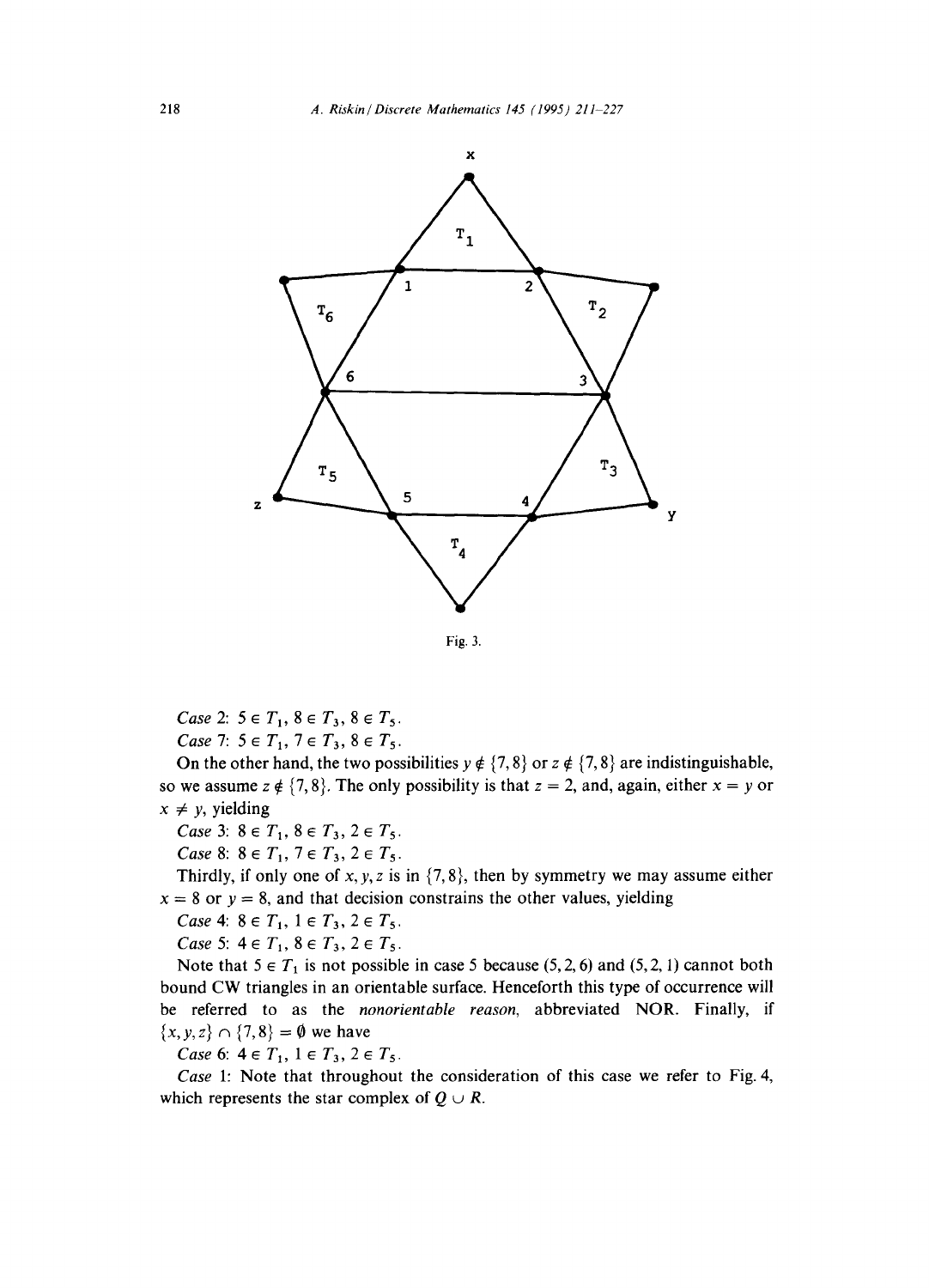

Fig. 4. Case 1 of Theorem 3.

In the CCW rotation around 3, vertices 1, 5, and 7 remain to be added. Neither 1 nor 5 can follow 8 by the NOR; see CCW triangles  $(8, 1, 3)$ ,  $(8, 1, 2)$  and  $(8,5,3)$ ,  $(8,5,6)$ . Thus 7 must follow 8. Vertex  $1 \notin T_2$ , so  $5 \in T_2$ . Thus 132 is a CW rotation fragment of 5. Note that 864 is also a CW rotation fragment of 5. Thus the only possibilities for the CW rotation at 5 are (8641327) and (8647132). The first is impossible by the NOR; see CW triangles  $(7, 8, 5)$ ,  $(7, 8, 3)$ . The second is impossible because it contradicts the already established rotation at 2.

*Case* 2: Throughout the consideration of this case, we refer to Fig. 5. Similar figures are helpful in the consideration of the other cases, and to encourage the reader to construct them, we provide Fig. 6 as a blank. In the CW rotation around 3, vertices 1, 5, and 7 remain to be added. Neither 1 nor 5 can follow 2 since they are already placed elsewhere in its rotation (henceforth this type of occurrence will be referred to as the *adjacency reason,* abbreviated AR). Thus 7 must follow 2 CW. Vertex 5 cannot precede 8 for the NOR; see CW triangles (1, 5, 3) and (1, 5, 2). Thus 5 must follow 7, and 1 must follow 5. Now, in the CW rotation around 5, vertices 1, 2, 3, and 7 remain to be added.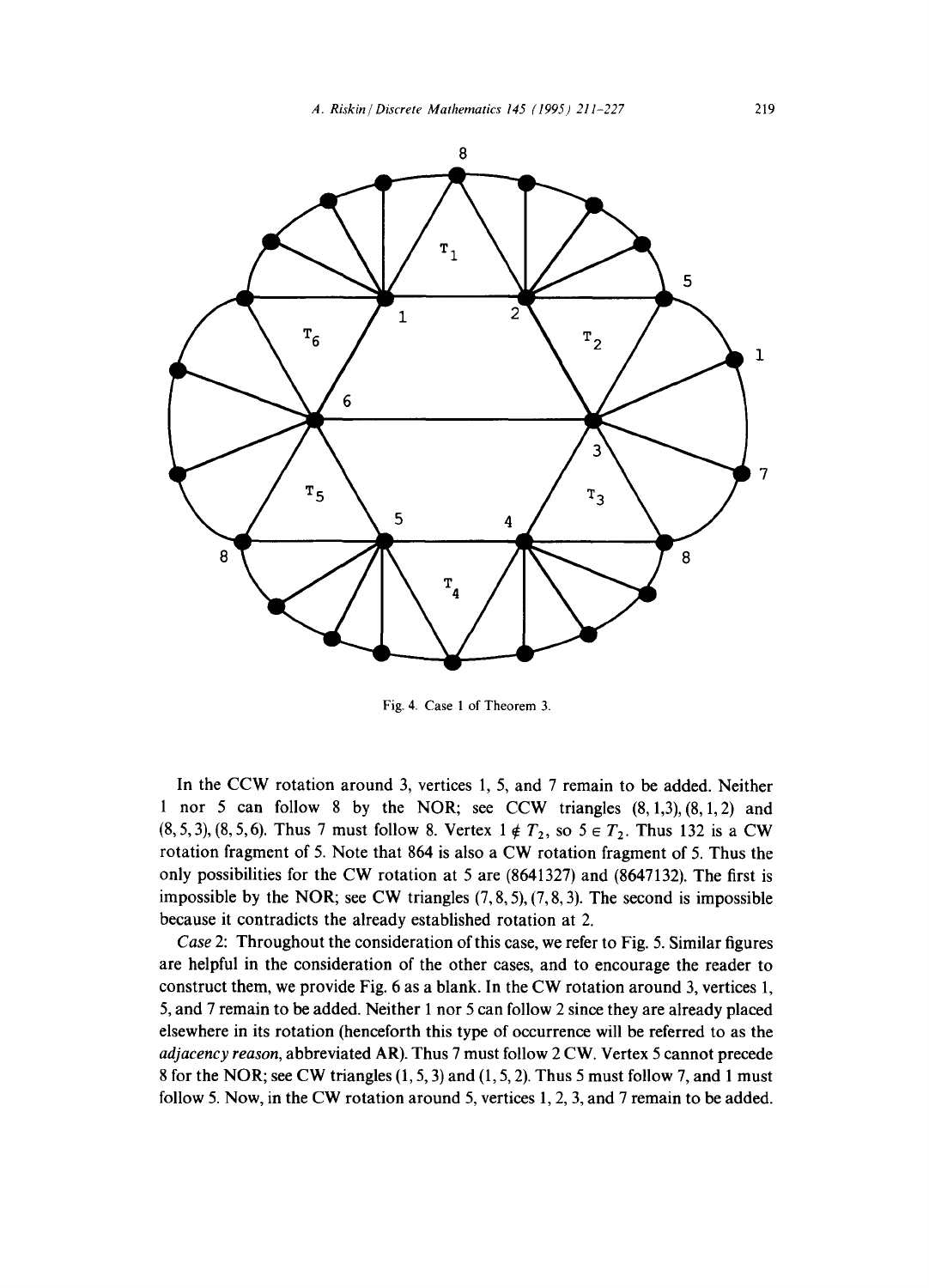

Fig. 5. Case 2 of Theorem 3.

The rotation at 3 implies 137 is a CW rotation fragment at 5, and the rotations at 1 and 2 imply that 21 is also. Thus the CW rotation at 5 is constrained to be (8642137). Now the rotation at 3 constrains the position of 3 and 8 in the rotation at 1, and consequently forces  $4 \in T_6$  and constrains 7. This yields CW triangles (7, 8, 1) and (7, 8, 5), so the case is eliminated by the NOR.

*Case* 3: Now, CW around 3 there are three possible locations for vertex 1. By the AR, 1 cannot follow 2, and by the NOR, see CW triangles (1, 8, 3) and (1, 8, 2), vertex 1 cannot precede 8. Thus its position is constrained. In the rotation around 2, vertices 4, 5, 6, and 7 remain to be placed. Neither 4 nor 5 can follow 8 by the NOR; see CW triangles  $(8, 4, 2)$ ,  $(8, 4, 3)$  and  $(5, 2, 6)$ ,  $(5, 2, 8)$ . Thus either 6 follows 8 or 7 follows 8. We treat these as subcases (i) and (ii).

*Subcase* (i): CW around 6, 8 follows 2 and 5 precedes it. Vertices 4 and 7 remain to be placed in the rotation at 2. Vertex 4 cannot precede 3 CW by the AR, so it must follow vertex 5. This implies  $2 \in T_4$ , which is impossible by the AR.

*Subcase* (ii): CW around 2, vertices 4, 5, and 6 remain to be filled in. Vertex 5 cannot follow 7 for the NOR; see CW triangles  $(5, 2, 7)$  and  $(5, 2, 6)$ . If vertex 6 were to follow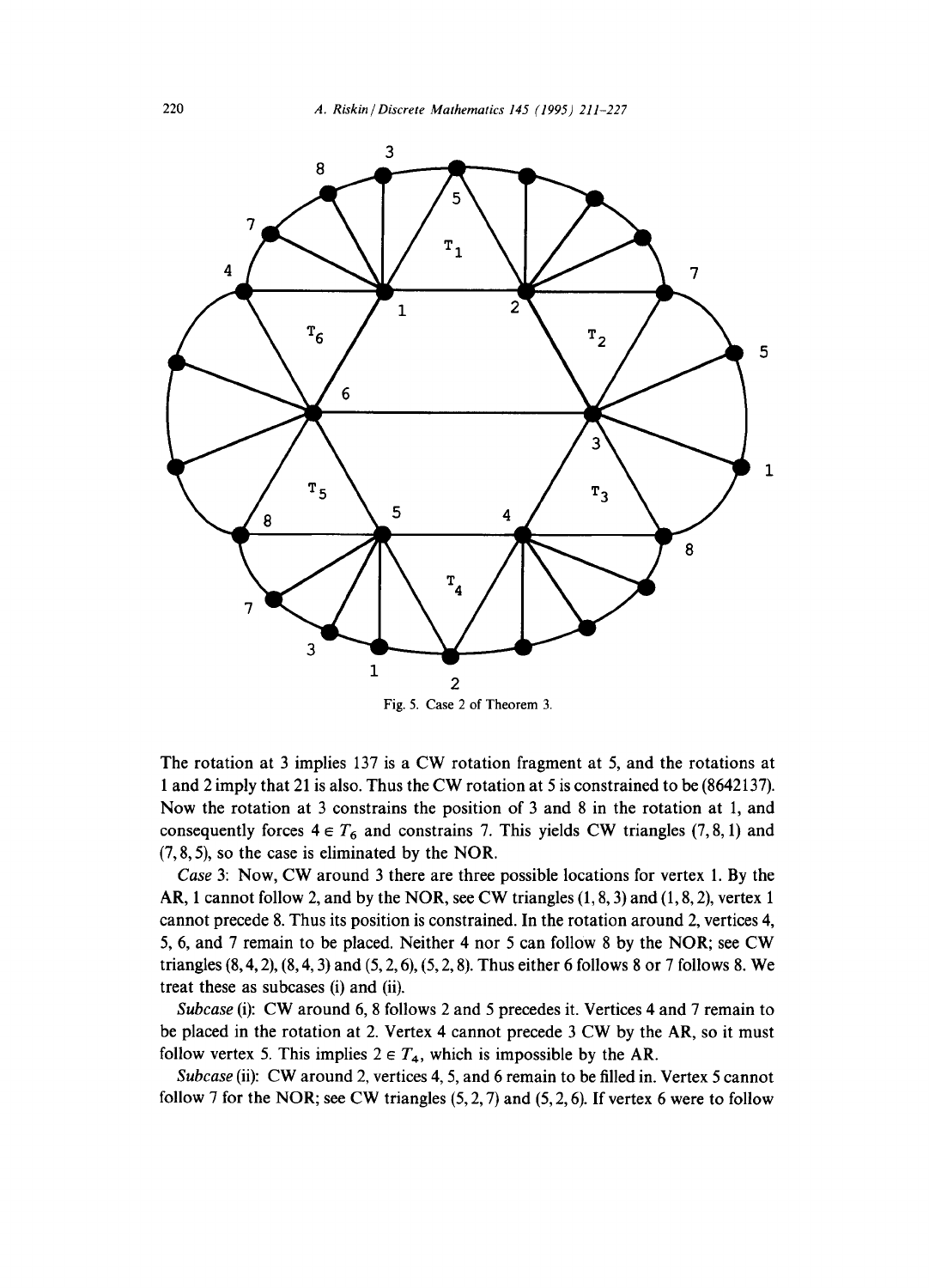

Fig. 6. Generic pattern for cases of Theorem 3.

vertex 7 CW in the rotation at vertex 2, then the rotation at 6 would imply that 5 followed 6 at 2, forcing 4 to come last. This is not possible by the AR. Thus 4 must follow 7. Now, the rotation around 6 implies that around vertex 2, vertices 6 and 5 follow 4 in that order CW. Around 5 the locations of 3 and 1 are constrained, and the location of 7 is constrained around 3. There are two consecutive blank spots in the rotation around 5, which must contain vertices 7 and 8. However, edge 78 is already in two faces, neither of which contains 5, so this subcase too is ruled out.

*Case* 4: There are three subcases, depending on whether the CW rotation at 1 is (826x43y), (826xy43), or (82643xy) where  $\{x, y\} = \{5, 7\}$ . We treat only the first two, which are representative.

*Subcase* (i): Here  $x = 7$  since  $x = 5$  contradicts the rotation at 4. Note that the CW rotation at 5 must be (2648137) since the other possibility contradicts the rotation at 3. This implies that the CW rotation at 3 is (1462875), which contradicts the rotation at 2.

*Subcase* (ii): Here  $x = 5$  contradicts the rotation at 6, whereas  $x = 7$  forces  $1 \in T_4$ , which is impossible by the AR.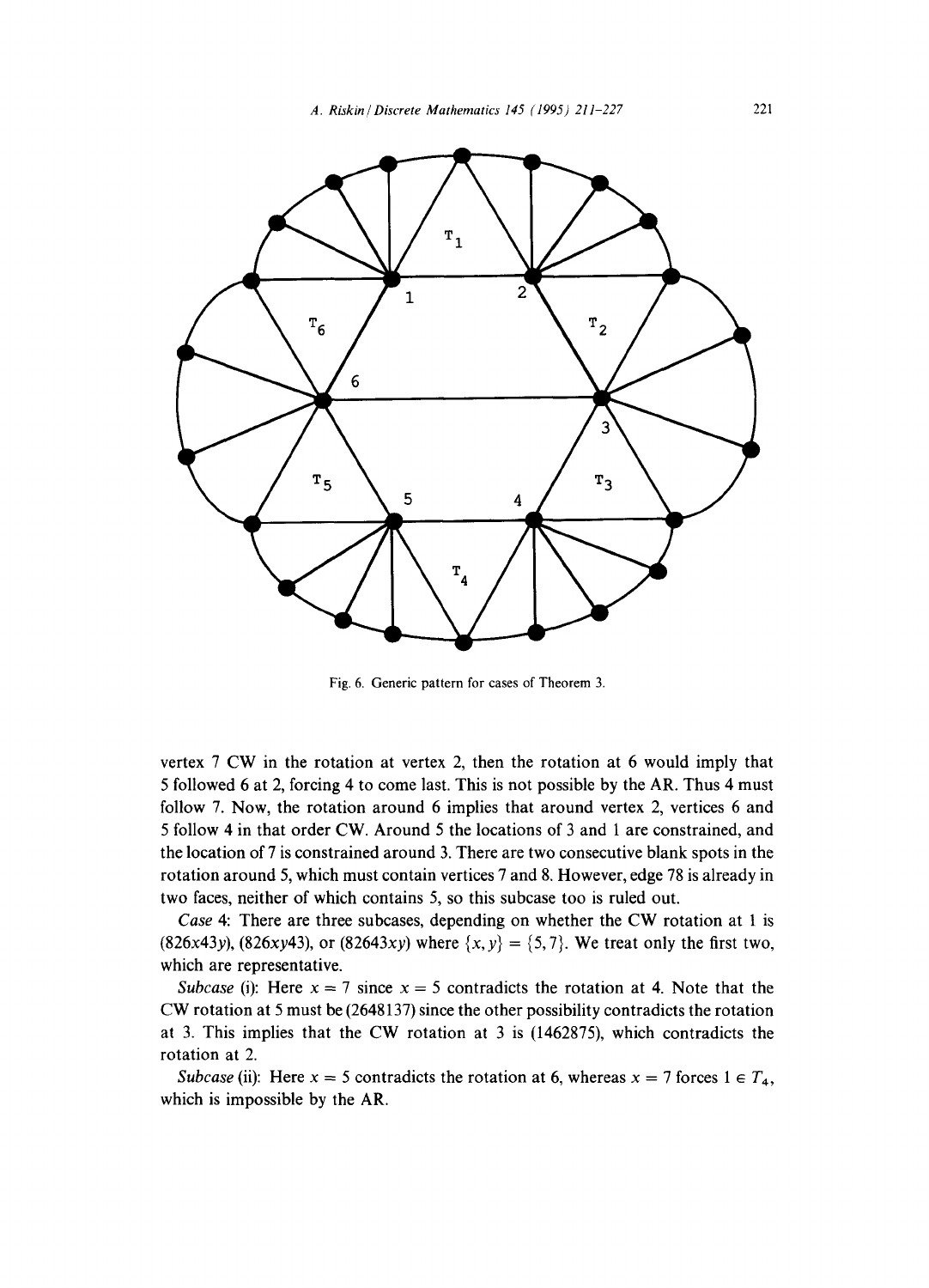*Case* 5: In the CW rotation around 3 we need to add vertices 1, 5, and 7. Vertex 1 cannot follow 2 for the AR, and so either 5 or 7 does. We treat these possibilities as subcases (i) and (ii).

*Subcase* (i): If 5 follows 2 then the position of 3 around 5 is constrained, which in turn constrains the position of 6 around 2. In the CW rotation around 3, either 1 or 7 follows 5. We treat these two possibilities as subsubcases (a) and (b).

*Subsubcase* (a): The position of 1 around 5 is constrained, and we need to add vertices 7 and 8. The AR implies that CCW we must have 87. This, however, is ruled out by the NOR; see CW triangles  $(7, 8, 5)$  and  $(7, 8, 3)$ .

*Subsubcase* (b): Here the position of 7 around 5 is constrained. We still need to add 8 and 1 to the rotation at 5. CCW 8 must precede 1 by the AR. However, this is not possible by the NOR; see CW triangles (1, 8, 5) and (1, 8, 3).

*Subcase* (ii): As above, either 1 or 5 can follow 7 CW around 3, yielding subsubcases (a) and (b).

*Subsubcase* (a): The rotations already filled in imply that 138 is a CCW rotation fragment at 5. Vertex 1 must follow vertex 2 by the AR. However, that puts edge 12 in three faces, which is not possible.

*Subsubcase* (b): Here 731 must be a CCW rotation fragment around 5. Vertex 8 cannot precede 4 CCW by the AR, so the complete CCW rotation at 5 must be (8731462). From the rotations already filled in we can deduce that CCW around 4, 2 must follow 1. Vertices 6 and 7 still need to be filled in around 4. Vertex 7 cannot follow vertex 2 CCW since that would contradict the rotation at 2. Thus the CCW rotation at 4 is (1267835). This fact constrains the position of 4 and 7 around 6, which constrains the position of 8 there as well. This yields a contradiction by putting edge 78 in three faces.

*Case* 6: This case is immediately ruled out by the NOR; see CW triangles (1,4, 2) and (1,4, 3).

*Case* 7: Since reflection about a horizontal axis is a symmetry of Fig. 6, triangles  $T_2$ ,  $T_4$ , and  $T_6$  must fall into one of the four cases not yet ruled out. All three of cases 8, 9, and 10 can immediately be seen to be impossible by the AR, so triangles  $T_2$ ,  $T_4$ , and  $T_6$  must fall into case 7 as well as triangles  $T_1$ ,  $T_3$ , and  $T_5$ . This fact implies that  $8 \in T_2$ ,  $7 \in T_6$ , and either  $1 \in T_4$  or  $2 \in T_4$ . The NOR implies that  $1 \notin T_4$ ; see CW triangles (1, 5, 2) and (1, 5, 4). Thus  $2 \in T_4$ . The existing rotations constrain the positions of 4 around 2 and ! around 5. Vertices 3 and 7 remain to be filled in around 5. If 3 follows 8 CCW, then CW around 3 we would have 857, which contradicts the already established rotation at 3. On the other hand, the NOR implies it is not possible to have 73 as a CCW rotation fragment at 5; see CW triangles  $(3, 7, 5)$  and (3, 7, 4). Hence this case is eliminated.

*Case 8*: As before, triangles  $T_2$ ,  $T_4$ , and  $T_6$  must fall into one of cases 8, 9, or 10. Also as before, the AR immediately rules out cases 9 and 10. By the AR,  $8 \in T_4$  and  $7 \in T_6$ . In  $T_2$  we can have either 5 or 6. We will only treat the case where  $5 \in T_2$  since the other is practically identical. The existing rotations constrain the position of 6 around 2 and of 3 around 5. Around 3 vertices 1 and 8 remain to be added. The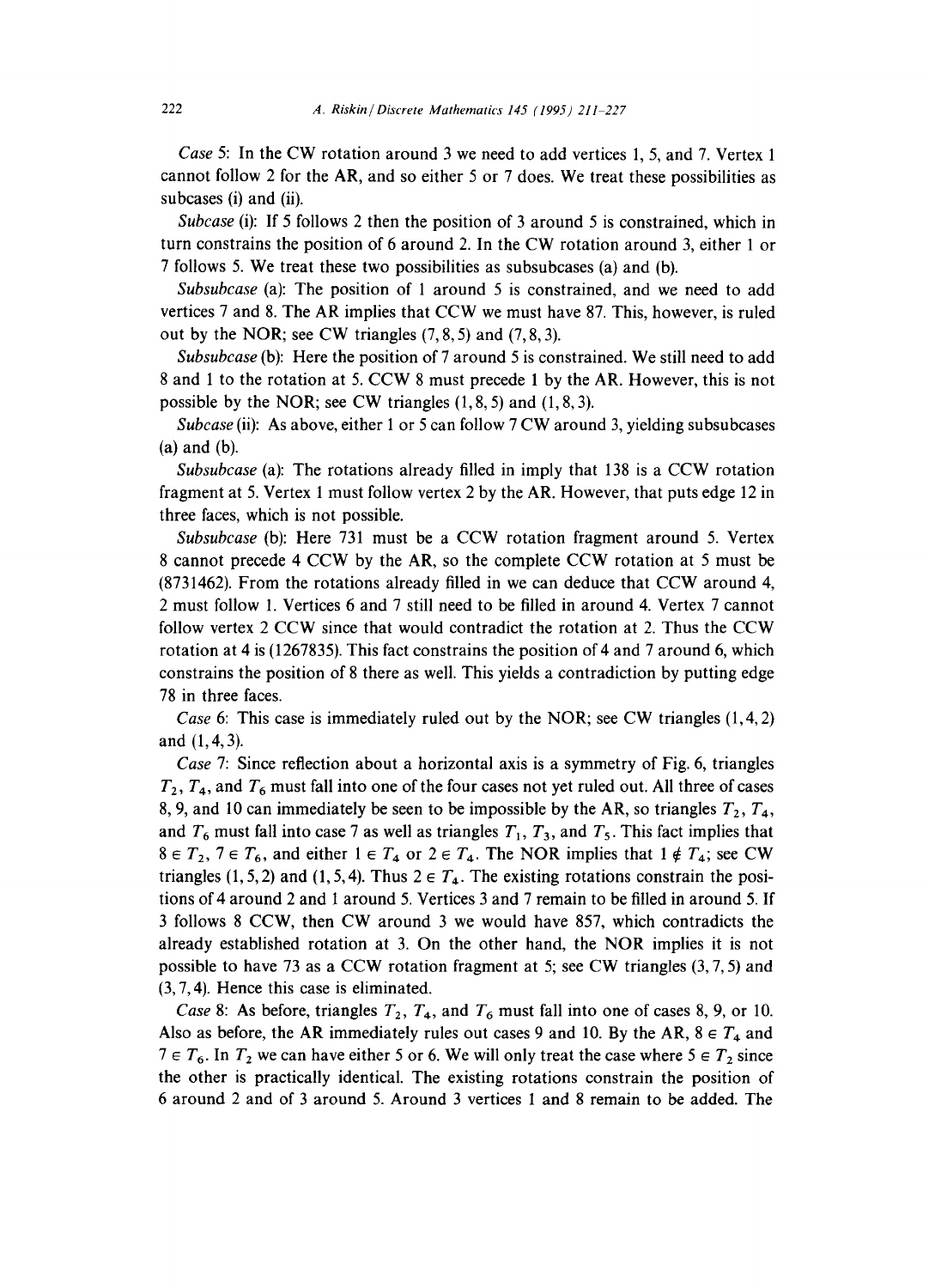NOR rules out 18 as a CW rotation fragment at 3; see CW triangles (1,8, 3) and (1,8, 2). However, 81 as a CW rotation fragment at 3 contradicts the existing rotation at 5, so this case is eliminated.

*Cases* 9 and 10: As above, triangles  $T_2$ ,  $T_4$ , and  $T_6$  must fall into one of cases 9 or 10. As above, both options are immediately ruled out by the AR.  $\Box$ 

**Theorem 4.** *There is no embedding of*  $K_8 - e$  *in*  $S_2$  *containing a hexagonal face with 6 distinct vertices.* 

**Proof.** By way of contradiction, assume M is an  $S_2$  embedding of  $K_8 - e$  which has a hexagonal face H containing 6 distinct vertices. Theorems 2 and 3 imply that not both ends of the missing edge lie on  $H$ . Thus we distinguish two cases: (1) the missing edge has neither end on  $H$ , and (2) the missing edge has one end on  $H$ .

*Case* 1: Let the vertices in the hexagon be cyclically labelled 1 through 6 CW. Thus the missing edge is 78. We use the notation  $T_i$  for the six triangular faces which intersect the hexagon in an edge as before. It is clearly true that in the rotations of the vertices on the hexagon, 7 must not be consecutive with 8. Furthermore, in these rotations, 7 must be separated from 8 by exactly two vertices. For otherwise, let x be the vertex on the hexagon whose rotation violates this condition. Then one possibility is that vertex 7 is separated from 8 by exactly one vertex, in which case let  $y$  be such that  $7y8$  is a rotation fragment of x. Then  $xy$  can be deleted and added across the hexagon, and then 78 can be added to produce one of the two types of embeddings of  $K_8$  in  $S_2$  forbidden by Theorems 2 and 3. The other possibility is that 7 is separated from 8 by three vertices, say y, z, and w. Then  $\{y, z, w\} \subseteq (\{1, 2, 3, 4, 5, 6\} - \{x\})$ , so the three edges *xy, xz,* and xw can be deleted and added across the hexagon. Subsequently, as above, 78 can be added to produce an embedding of  $K_8$  in  $S_2$  of the type forbidden by Theorem 2.

Now consider the star complex of the hexagonal face. By the above considerations in reference to the rotation at 1, either  $7 \in T_6$ ,  $8 \in T_6$ ,  $7 \in T_1$ , or  $8 \in T_1$ . These are indistinguishable for our purpose, so without loss of generality we may therefore assume that  $7 \in T_1$  (see Fig. 7). This constrains the position of 8 around 1 and around 2, which constrains the position of 7 around 6. This constrains the position of 8 around 6 and 5, which constrains the position of 7 around 5. This constrains the position of 8, and thus 7, around 4. Clearly there is now no way to add 8 to the rotation around 2, which is a contradiction. Thus this case is ruled out.

*Case* 2: We assume without loss of generality that the missing edge is 17. We have subcases A and B depending on whether  $1 \in T_3$  or  $T_4$  or else not.

*Subcase* A: Without loss of generality, we assume  $1 \in T_4$ . Then CW around 1 we must have 54 as a rotation fragment, and  $5 \notin T_6$  by AR. Thus there are two possibilities for the position of 54, yielding subcases (i) and (ii).

*Subcase* (i) *(see Fig. 8(a))*: Clearly  $3 \notin T_1$  by AR, so the positions of 3 and 8 in the rotation around 1 are constrained. Since 17 is the missing edge, removing vertex 1 and edge 54, and then cutting and capping the noncellular region thus produced yields an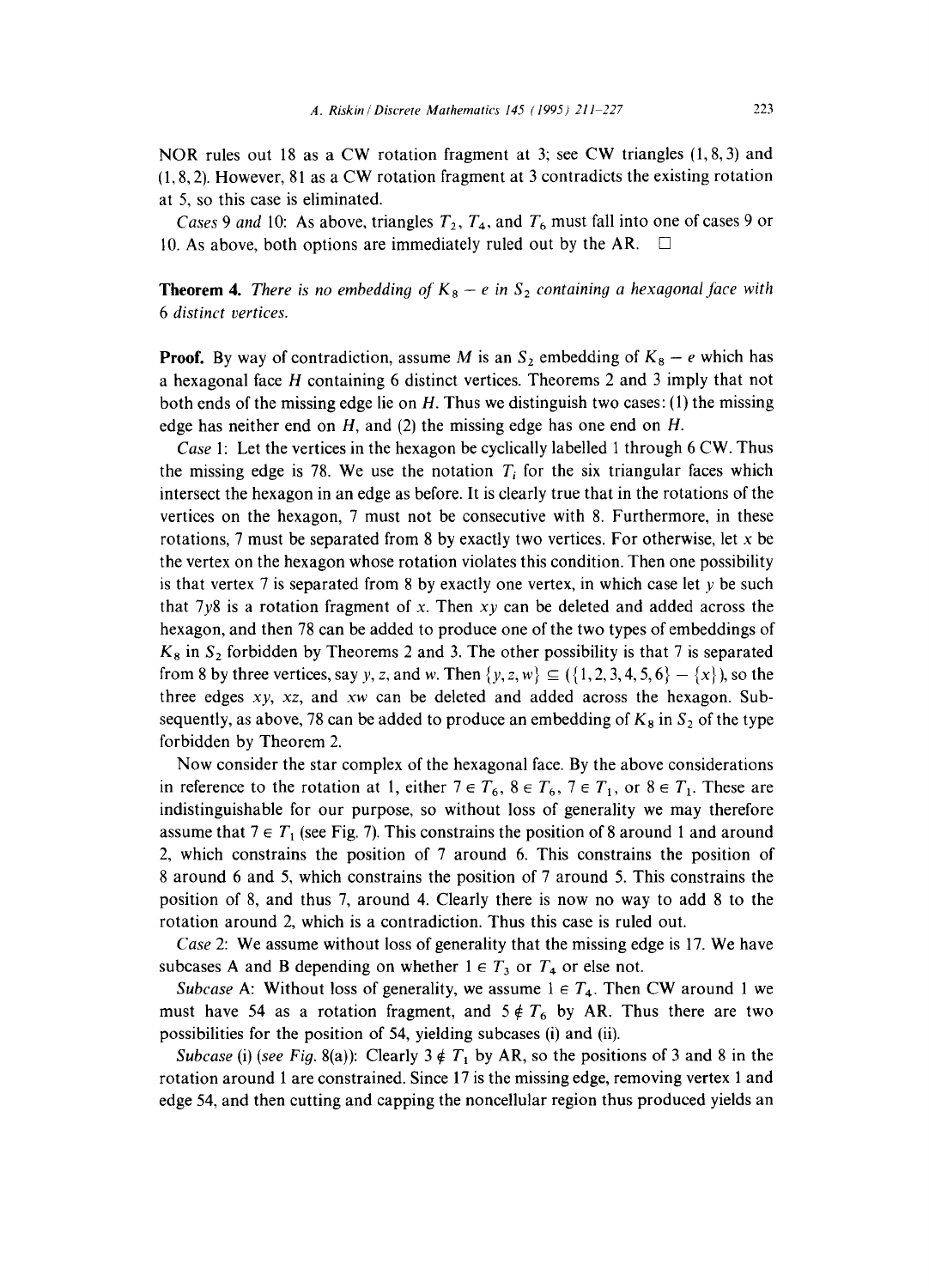

Fig. 7. Case 1 of Theorem 4.

embedding of  $K_7 - e$  in the torus with triangular face 5635 and quadrilateral face 48234 (Fig. 8(b)). Since edge 42 is not missing, and cannot lie in a cellular subcomplex with face 48234, removing vertices 2 and 4 yields a noncellular embeddings of  $K_5$  in  $S_1$ , which is a contradiction.

*Subcase* (ii): Around vertex 1 we can have either 83 or 38 as a CW rotation fragment. If we have 83, then the same type of argument used above will yield an embedding of  $K_7 - e$  in  $S_1$  with triangular face 4234 and quadrilateral face 53865. As above, but removing vertices 5 and 8 instead of 4 and 2, we obtain an impossible noncellular embedding of  $K_5$  in  $S_1$ . Likewise, if the CW rotation fragment at 1 is 38 we obtain a toroidal embedding of  $K<sub>7</sub> - e$  with triangular face 4234 and quadrilateral face 58365. From this situation, we can obtain the usual sort of contradiction.

*Subcase* B: Here  $1 \notin T_3$  and  $1 \notin T_4$ . Thus in the rotation around 1, 3 and 4 are not consecutive, and, likewise, neither are 4 and 5. Note that in the CW rotation around 1, 3 either follows 6, or is three places after 6; for if this is not the case, then either one of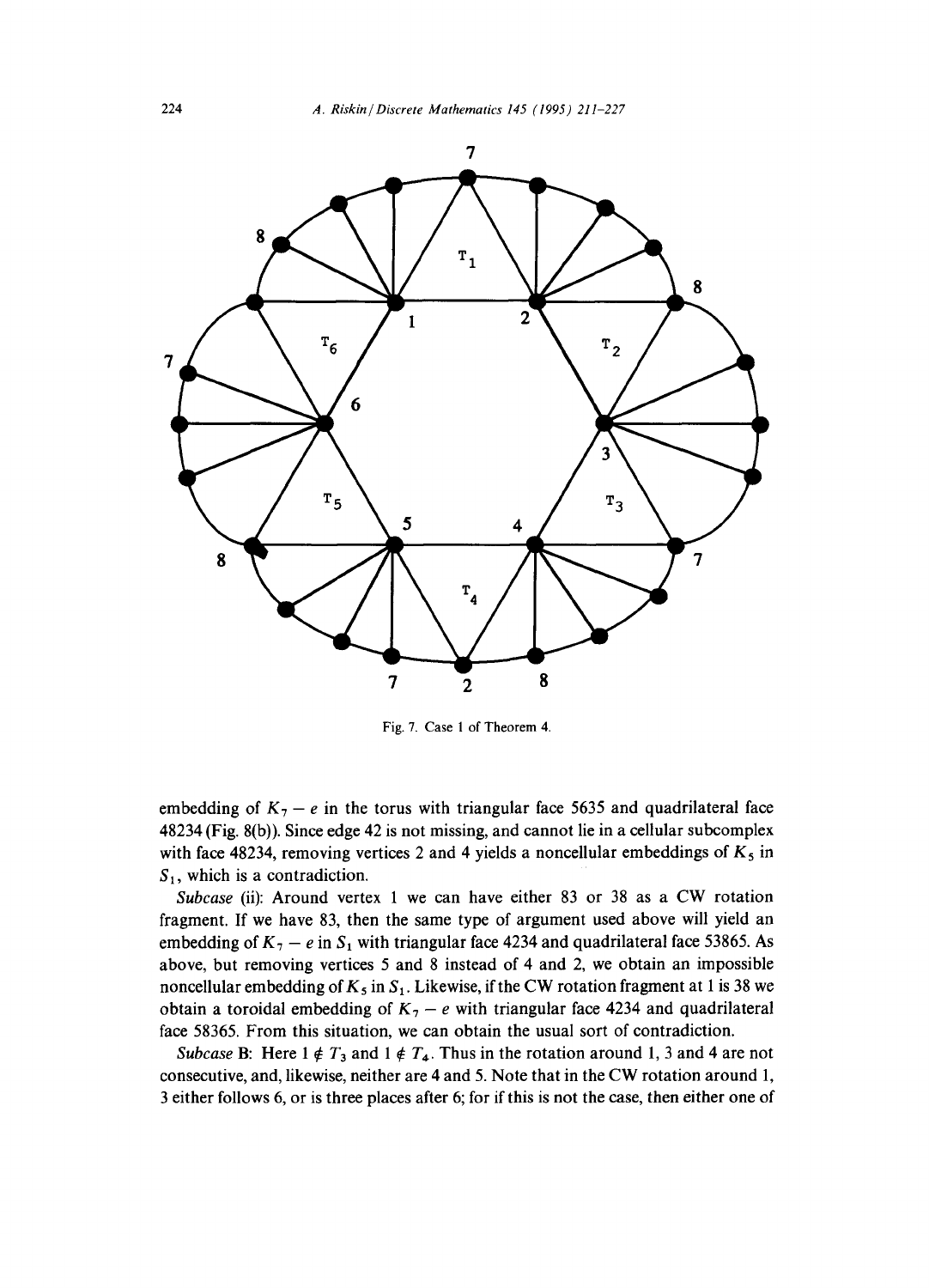

Fig. 8. Subcase 2A of Theorem 4.

the disallowed consecutivities will occur, or else 3 will have to be in two different positions in the rotation around 2. Those two possibilities yield subcases (i) and (ii).

*Subcase* (i) *(see Fig.* 9): Now, CW around 1, 5 must follow 3, or else one of the forbidden consecutivities will occur; thus the positions of 8 and 4 around 1 are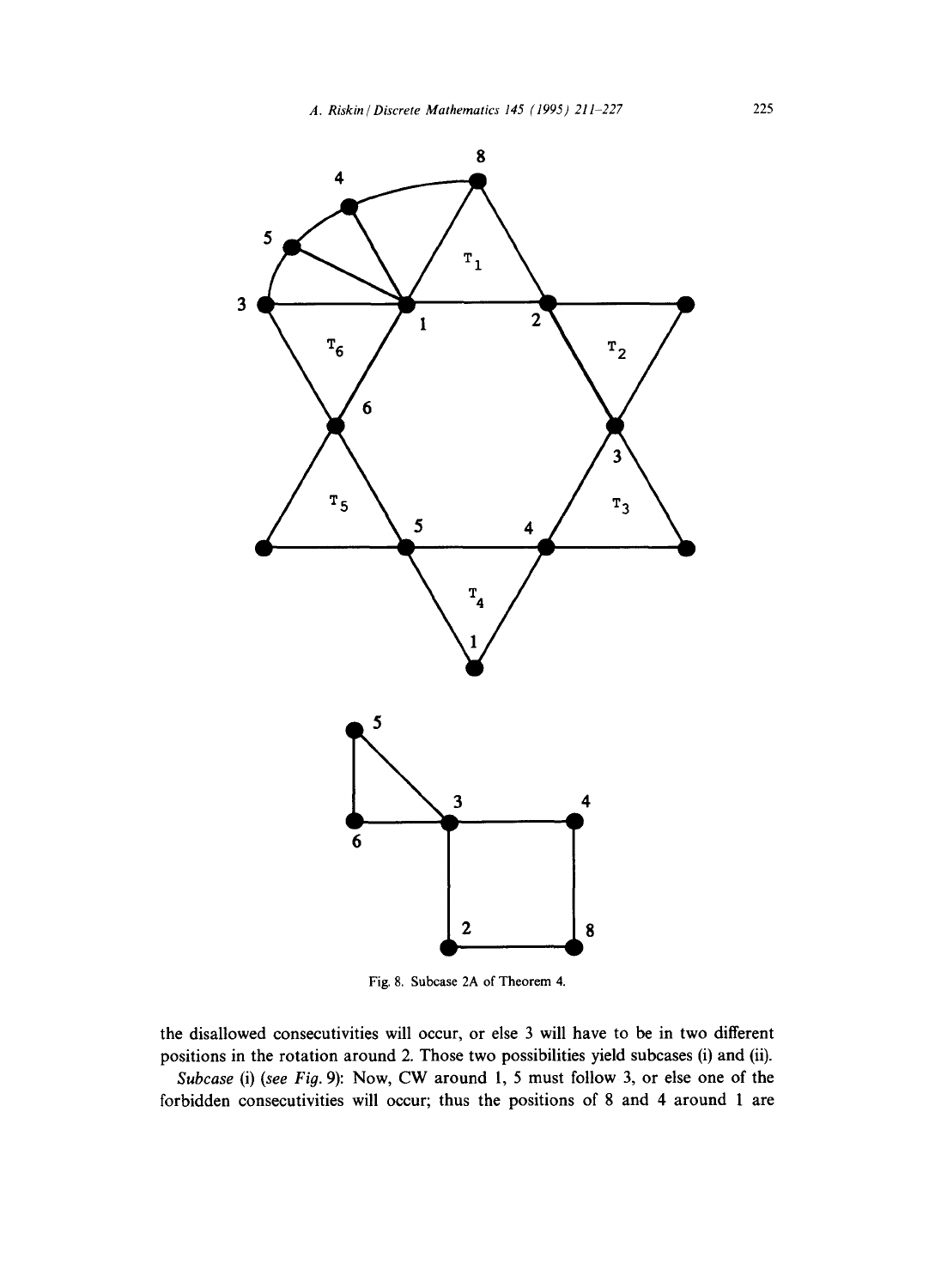

Fig. 9. Subcase 2B of Theorem 4.

constrained as well. Now, 218 must be a CW rotation fragment around 4. Clearly  $2 \notin T_3$ , and thus either  $8 \in T_4$  or else 8 immediately precedes the third vertex of  $T_4$ CW. The second possibility cannot actually occur, for if it did, 7 would be separated from 1 by only one vertex in the rotation at 4, yielding as above (in case 1) one of the forbidden  $S_2$  embeddings of  $K_8$ . Thus the position of the CW fragment 218 in the CW rotation at 4 is constrained. Then the position of 8 in the rotation around 1 requires 1 to follow 8 in the CW rotation around 5, which is not possible by the AR.

*Subcase* (ii): In this case, the positions of 4, 5, and 8 in the rotation around 1 are constrained by the forbidden adjacencies. The sequence 518 must be a CW rotation fragment around 3. The AR implies that  $5 \notin T_2$ , so either there is one vertex between 2 and 5 CW or else there are two. If there is one then the rotation around 4, which must have 618 as a CCW fragment, would require 8 to be adjacent to the third vertex of  $T_3$  twice, which is not possible. If, on the other hand, there are two vertices CW between 2 and 5 then the same CCW rotation fragment around 4 would require 1 to appear in two different places in the rotation around 8.  $\Box$